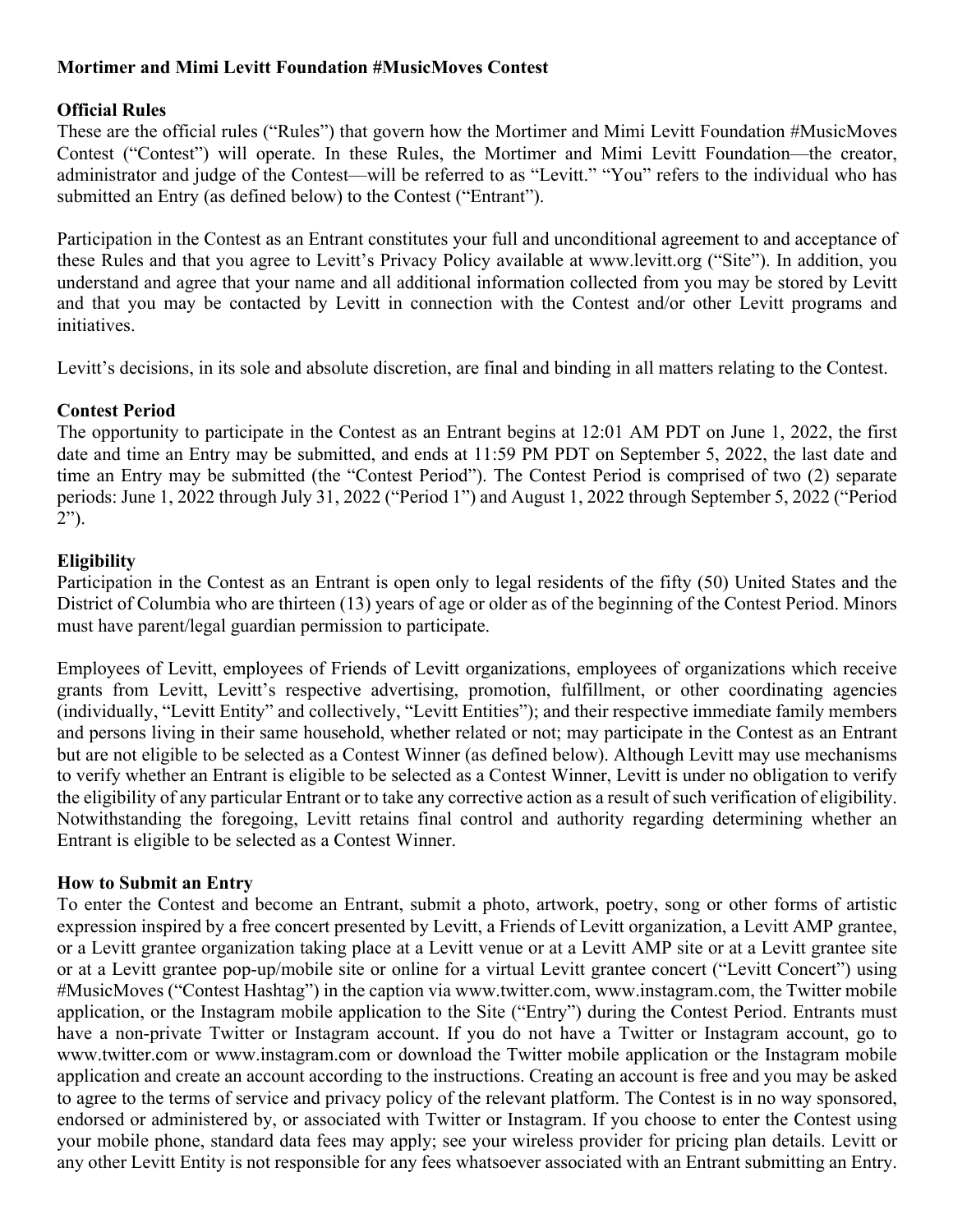There is no limitation to the number of Entries you may submit. Entries generated by script, macro or other automated means, or means that subvert the aforementioned process, will be void.

All Entries become the property of Levitt and will not be acknowledged or returned. By submitting an Entry, Entrant hereby grants permission for the Entry to be posted on the Site and/or other Levitt-branded websites or social platforms. Entrant agrees that Levitt and the other Levitt Entities are not responsible for any unauthorized use of Entries by third parties.

### **Entry Requirements**

All Entries must be submitted during the Contest Period and must comply with these Rules.

Entries (i) must be original and of the Entrant's own creation; (ii) must be truthful and accurate; (iii) must not discriminate against, disparage, or denigrate on the basis of race, ancestry, place of origin, color, ethnic origin, citizenship, creed, sex, sexual orientation, age, record of offenses, marital status, family status, physical or mental disability, language, or any other ground prohibited by applicable legislation; (iv) must not involve religious advocacy or proselytizing, defined as acts and intentions to advance a religious denomination or expand membership or encourage conversion; (v) must not involve political advocacy such as acts and intentions to advance a particular political party, candidate or to support any particular party, candidate and/or cause, or to expand membership or to encourage membership for a particular political party, candidate or lobbying effort or voter registration drive; (vi) must not include any exaggerated product claims or criticisms of third-party products; (vii) must not be inappropriate, libelous or defamatory, pornographic, unlawful or plagiarized; (viii) must not be harassing, abusive, threatening, harmful, vulgar, profane, obscene, excessively violent or offensive in any way; (ix) must not violate or encourage others to violate any applicable law, statute, ordinance or regulation; (x) must not use, in whole or in part, individuals' names, likenesses, or other identifying elements of any person, living or deceased, without permission; (xi) must not defame or invade publicity rights or privacy of any person, living or deceased, or otherwise infringe upon any person's personal or property rights or any other third-party rights; (xii) may not contain commercial or corporate advertising, including but not limited to corporate logos, brand names, and slogans, other than those relating to Levitt and the other Levitt Entities; and (xiii) must not violate the intellectual property or proprietary rights of other parties. Any Entry found by Levitt, in its sole and absolute discretion, to be in violation of these Rules will be deemed ineligible and disqualified from the Contest; further, Levitt reserves the right to disallow any further participation in the Contest by the Entrant who submitted such disqualified Entry.

#### **Entry Selection**

Subject to the terms and conditions described herein, all Entries that comply with these Rules will be posted on the Site throughout the Contest Period. Levitt, in its sole and absolute discretion, will make the final determination as to which Entries are accepted and are eligible to be posted on the Site and deemed eligible for consideration to be selected as a Contest Winner. Levitt, in its sole and absolute discretion, may also post Entries on other Levittbranded websites and social platforms. Any Entry deemed to be ineligible will not be posted on the Site or on other Levitt-branded websites or social platforms. Levitt does not guarantee the posting of any Entry on the Site and/or other Levitt-branded websites or social platforms.

Levitt may, in its sole and absolute discretion, reject, refuse, remove, delete, and/or disqualify or disallow or deem ineligible any Entry that Levitt, in its sole and absolute discretion, deems inappropriate or otherwise noncompliant with these Rules. If Levitt determines, in its sole and absolute discretion, that any Entry does not comply with these Rules in any way, and if Levitt, or any other Levitt Entity, at any time during the Contest Period, receives a complaint (including, but not limited to, a cease and desist letter, general letter of complaint, etc.) alleging intellectual property infringement in an Entry, Levitt may, in its sole and absolute discretion, remove such Entry from the Site and deem such Entrant ineligible to be selected as a Contest Winner without prior notice to the Entrant.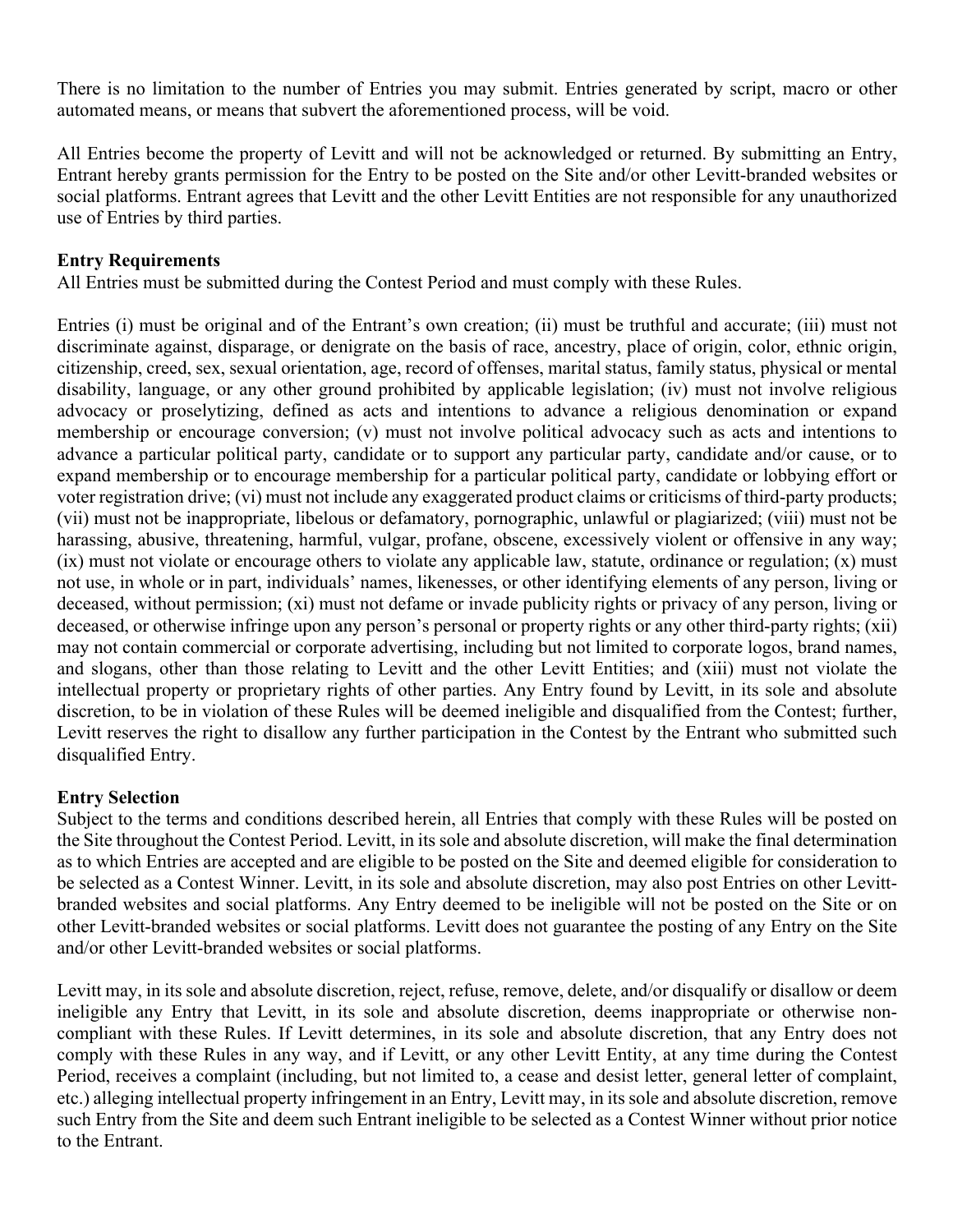Entries will be reviewed by Levitt for compliance with these Rules, however, such review does not relieve an Entrant from responsibility for compliance with these Rules, and Entrants will have sole liability for all thirdparty claims relating to or regarding the content of their Entry. All submitted Entries will be considered to be in final form.

### **Grant of Rights to Levitt**

Submission of an Entry constitutes the Entrant's certification that the Entry is the Entrant's own original work and the Entrant represents and warrants that the Entry does not and will not infringe upon the intellectual property or proprietary rights of any third party, including, without limitation, any third-party patents, copyrights, or trademarks. By submitting an Entry, the Entrant hereby irrevocably grants Levitt and its respective successors and assigns an irrevocable, perpetual, worldwide, non-exclusive, royalty-free, sub-licensable (through multiple tiers), and transferable license and right to use, copy, transmit, or otherwise distribute, perform, modify, create derivative works based upon, incorporate into other works, publicly perform, and display the Entry or any portion thereof, in or through any medium, whether now known or hereafter created.

Nothing herein will constitute an employment, joint venture, or partnership relationship between an Entrant and Levitt. Entrant also irrevocably grants Levitt, and its respective successors and assigns, where not prohibited by law, an irrevocable, perpetual, worldwide, non-exclusive, royalty-free, sub-licensable (through multiple tiers), and transferable license and right to use the name, voice, likeness, and biographical material of the Entrant in any merchandising, advertising, marketing, promotion, press releases, social media, or any other purpose related to the Entry and/or the Contest or in any other way Levitt deems appropriate.

Entrant acknowledges that Entrant has no right of approval or consultation with respect to Levitt's use of the Entry or the licenses and rights granted above.

#### **Selection of Contest Winners**

A total of two (2) Entrants, one (1) per each separate period within the Contest Period, will be selected by Levitt, in its sole and absolute discretion, to win a First Place Prize (as defined below) upon review of all eligible Entries ("First Place Winner(s)"). A total of two (2) Entrants, one (1) per each separate period within the Contest Period, will be selected by Levitt, in its sole and absolute discretion, to win a Second Place Prize (as defined below) upon review of all eligible Entries ("Second Place Winner(s)"). Entries will be judged and each First Place Winner and Second Place Winner (individually, "Contest Winner" and collectively, "Contest Winners") will be selected based on the following criteria: (i) ability to capture the energy and excitement of a Levitt Concert; (ii) overall quality of the photograph, artwork, poetry, song or other form of artist expression inspired by a Levitt Concert and caption; and (iii) creativity in interpreting the Contest Hashtag. Levitt may use any information, whether or not provided in the Entries, to select the Contest Winners. Contest Winners are subject to verification by Levitt. Contest Winners will be selected by Levitt according to the following timeline: for Entries submitted during Period 1, one (1) First Place Winner and one (1) Second Place Winner will be selected between August 1, 2022 and August 5, 2022; for Entries submitted during Period 2, one (1) First Place Winner and one (1) Second Place Winner will be selected between September 6, 2022 and September 12, 2022. Each Contest Winner will be announced on Levitt social platforms and may also be announced on the Site and other Levitt-branded websites.

Notwithstanding the foregoing, Levitt retains final control and authority regarding the selection of each Contest Winner. Each Contest Winner is subject to the terms and conditions described herein, including all terms and conditions applicable to each Entrant, and may only win once during the Contest Period.

#### **Winner Notification**

Each Contest Winner will be notified by Levitt according to the following timeline: Period 1 Contest Winners will be notified between August 8, 2022 and August 12, 2022; Period 2 Contest Winners will be notified between September 13, 2022 and September 19, 2022.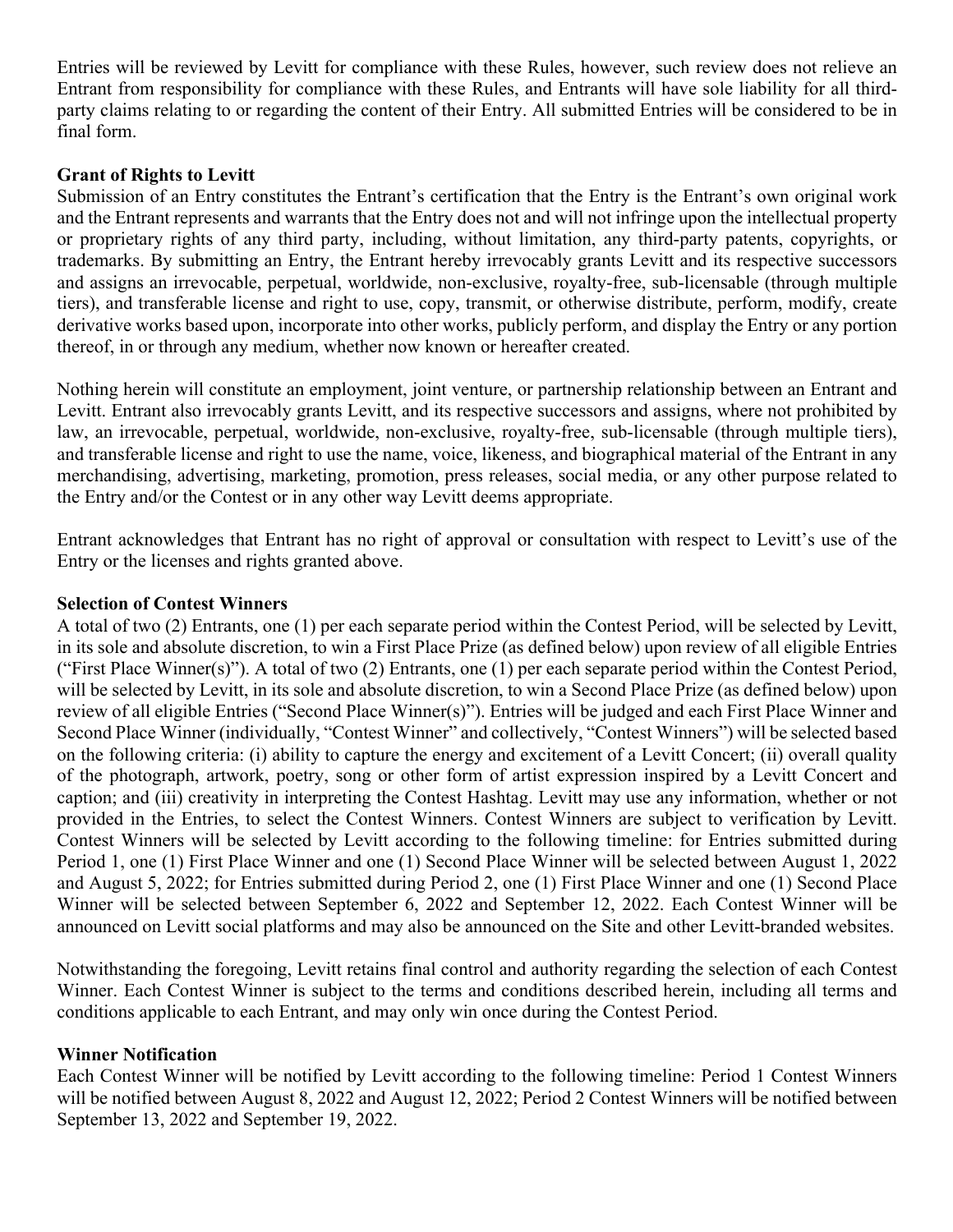Contest Winners will be notified via social media. Failure of a Contest Winner to respond to such notification within the specified time period may cause Levitt to disqualify such Contest Winner with the Contest Winner forfeiting the Contest Prize (as defined below). In such case, Levitt will not have any further obligation to that Contest Winner or to otherwise award any Contest Prize, but Levitt may, in its sole and absolute discretion, choose an alternate Contest Winner using the same selection method as used to select the forfeited Contest Winner. Levitt is not responsible for notifications that are misdirected, contact information for Contest Winners that is no longer correct, or for the inability to notify a Contest Winner for any other reason beyond the control of Levitt. If Levitt is unable to notify a Contest Winner for such reasons, if any notification sent to a Contest Winner is returned undeliverable, or if a Contest Winner fails to fully comply with the Rules or is deemed ineligible by Levitt, in its sole and absolute discretion, the Contest Prize will be forfeited by such Contest Winner. In such case, Levitt will not have any further obligation to that Contest Winner or to otherwise award any Contest Prize, but Levitt may, in its sole and absolute discretion, choose an alternate Contest Winner using the same selection method as used to select the forfeited Contest Winner.

If a Contest Winner is an eligible minor in his/her jurisdiction of residence, Contest Prize may be awarded in the name of his/her parent or legal guardian who will be responsible for fulfilling all requirements imposed on Contest Winner set forth herein.

## **Prize**

Each First Place Winner will receive a portable Bluetooth speaker ("First Place Prize"). A total of two (2) First Place Prizes will be awarded: one (1) First Place Prize to each of the First Place Winners selected by Levitt. Approximate Retail Value ("ARV") of the First Place Prize is \$120.00. Each Second Place Winner will receive wireless headphones ("Second Place Prize"). A total of two (2) Second Place Prizes will be awarded: one (1) Second Place Prize to each of the Second Place Winners selected by Levitt. ARV of the Second Place Prize is \$60.00. Total ARV of First Place Prizes and Second Place Prizes (individually, "Contest Prize" and collectively, "Contest Prizes") is \$360.00. All federal, state and local taxes and all other costs associated with Contest Prize acceptance and use not specified herein as being provided are the sole responsibility of each Contest Winner. Contest Prizes are awarded "as is" with no warranty or guarantee, either expressed or implied by Levitt. Contest Winners may not substitute, assign or transfer Contest Prize or redeem Contest Prize for cash. Levitt reserves the right, in its sole and absolute discretion, to substitute Contest Prize (or portion thereof) with one of comparable or greater value. All Contest Prize details are at Levitt's sole and absolute discretion.

## **General Conditions**

In the event of a dispute regarding who submitted an Entry, the Entry will be deemed submitted by the authorized account holder of the email account or social media account associated with the Entry. "Authorized account holder" is defined as the natural person who is assigned to an email address or social media account by an internet access provider, online service provider, or other organization (e.g., business, educational institution, etc.) that is responsible for assigning email addresses or social media accounts for the domain associated with such email address or social media platform.

By entering the Contest, Entrant agrees to be bound by these Rules. Levitt is not responsible for: (i) late, lost, delayed, damaged, incomplete, illegible, misdirected, or undeliverable Entries, responses, or other correspondence, whether by email or otherwise; (ii) theft, destruction, unauthorized access to, or alterations of Entries; (iii) phone, electrical, network, computer, hardware, software program, or transmission malfunctions, failures, or difficulties; (iv) incorrect or inaccurate information, whether caused by Site users, tampering, hacking, or by any equipment or programming associated with or utilized in the Contest; (v) injury or damage to Entrant's or to any other person's computer or personal device related to or resulting from participating in the Contest or downloading materials from or use of the Site; or (vi) other errors or difficulties of any kind whether human, mechanical, electronic, computer, network, typographical, printing or otherwise relating to or in connection with the Contest, including, without limitation, errors or difficulties which may occur in connection with the administration of the Contest, the processing of Entries, the selection of Contest Winners, or the announcement of Contest Prizes.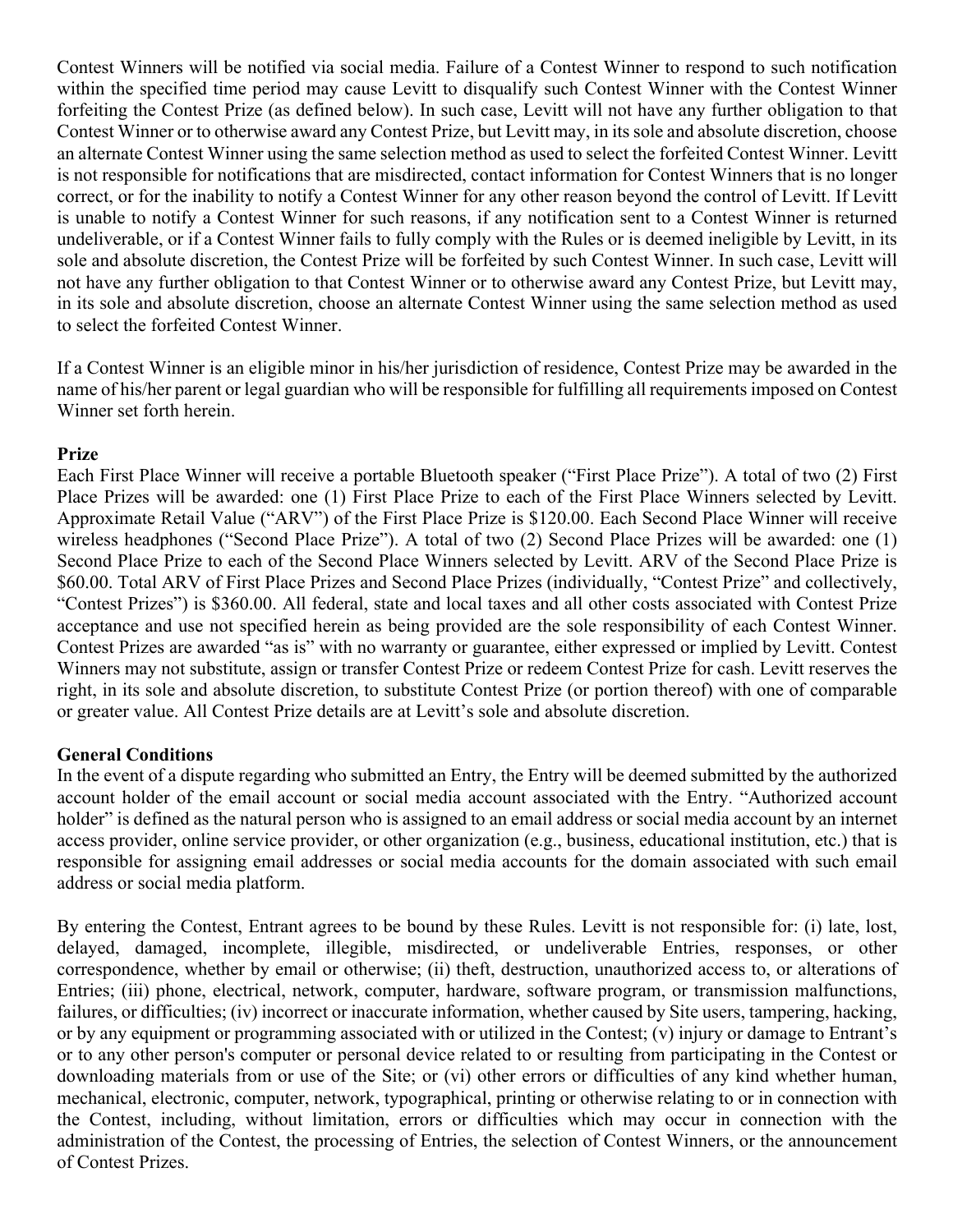By submitting an Entry to the Contest, Entrant further agrees to release, indemnify, defend and hold Levitt, the other Levitt Entities, and their respective affiliates, subsidiaries, directors, officers, employees, volunteers, shareholders, sponsors and agents, including advertising and promotion agencies, assigns, and any other organizations related to Levitt, harmless from any and all claims, injuries, damages, expenses, or losses to person or property and/or liabilities of any nature that in any way arise from participation in the Contest, including, without limitation: (i) any condition caused by events beyond the control of Levitt that may cause the Contest to be disrupted or corrupted; (ii) any injuries, losses, or damages (compensatory, direct, incidental, consequential, or otherwise) of any kind arising in connection with or as a result of participation in the Contest, or acceptance, possession, or use of a Contest Prize; and (iii) any printing or typographical errors in any materials associated with the Contest. Entrant agrees to be bound by these Rules, and further agrees that Levitt's decisions in all respects relative to the Contest are final.

IN NO EVENT WILL LEVITT OR ANY OTHER LEVITT ENTITY BE LIABLE TO YOU OR ANY ENTRANT OR INDIVIDUAL ASSOCIATED WITH YOU OR ANY ENTRANT IN ANY FORMAL OR INFORMAL CAPACITY FOR ANY DIRECT, SPECIAL, INCIDENTAL, EXEMPLARY, PUNITIVE, OR CONSEQUENTIAL DAMAGES (INCLUDING, BUT NOT LIMITED TO, LOSS OF USE, DATA, BUSINESS, OR PROFITS) ARISING OUT OF OR IN CONNECTION WITH YOUR PARTICIPATION IN THE CONTEST, WHETHER SUCH LIABILITY ARISES FROM ANY CLAIM BASED UPON CONTRACT, WARRANTY, TORT (INCLUDING NEGLIGENCE), STRICT LIABILITY, OR OTHERWISE, AND WHETHER OR NOT LEVITT OR ANY OTHER LEVITT ENTITY HAS BEEN ADVISED OF THE POSSIBILITY OF SUCH LOSS OR DAMAGE.

Some jurisdictions do not allow the limitation or exclusion of liability for incidental or consequential damages, so the above limitation or exclusion may not apply to you. Except where prohibited by law, as a condition of participating in the Contest, Entrant agrees that any and all disputes and causes of action arising out of or connected with the Contest, or the Contest Prizes awarded, shall be resolved individually, without resort to any form of class action.

ENTRIES POSTED ON THE SITE ARE NOT NECESSARILY EDITED BY LEVITT, ARE THE VIEWS OR OPINIONS OF THE RESPECTIVE ENTRANT, AND DO NOT NECESSARILY REFLECT THE VIEWS OR OPINIONS OF LEVITT OR ANY OTHER LEVITT ENTITY IN ANY MANNER.

Any waiver of any obligation hereunder by Levitt or any other Levitt Entity does not constitute a general waiver of any obligation in favor of an Entrant(s). If any provision, license, or right in these Rules is restricted or invalidated by an applicable law or legal judgment, the remainder of these Rules will be construed so that all other legally permitted provisions, licenses, or rights in these Rules remain valid and enforceable.

Levitt reserves the right, in its sole and absolute discretion, to cancel, modify, or suspend the Contest, in whole or in part, in the event of fraud, technical or other difficulties, or if the integrity of the Contest is compromised, without liability to Entrants or Contest Winners or any other Contest entities. Levitt reserves the right, in its sole and absolute discretion, to disqualify any Entrant or Contest Winner.

ANY ATTEMPT TO DELIBERATELY DAMAGE THE SITE OR UNDERMINE THE LEGITIMATE OPERATION OF THE CONTEST IS A VIOLATION OF CRIMINAL AND CIVIL LAWS AND SHOULD SUCH AN ATTEMPT BE MADE, LEVITT RESERVES THE RIGHT TO SEEK DAMAGES (INCLUDING ATTORNEYS' FEES) AND OTHER REMEDIES FROM ANY SUCH INDIVIDUAL TO THE FULLEST EXTENT PERMITTED BY LAW.

The Contest is void where prohibited or restricted by law. The Contest is subject to these Rules and all applicable federal, state, and local laws and regulations. By participating in the Contest, Entrants acknowledge that they have